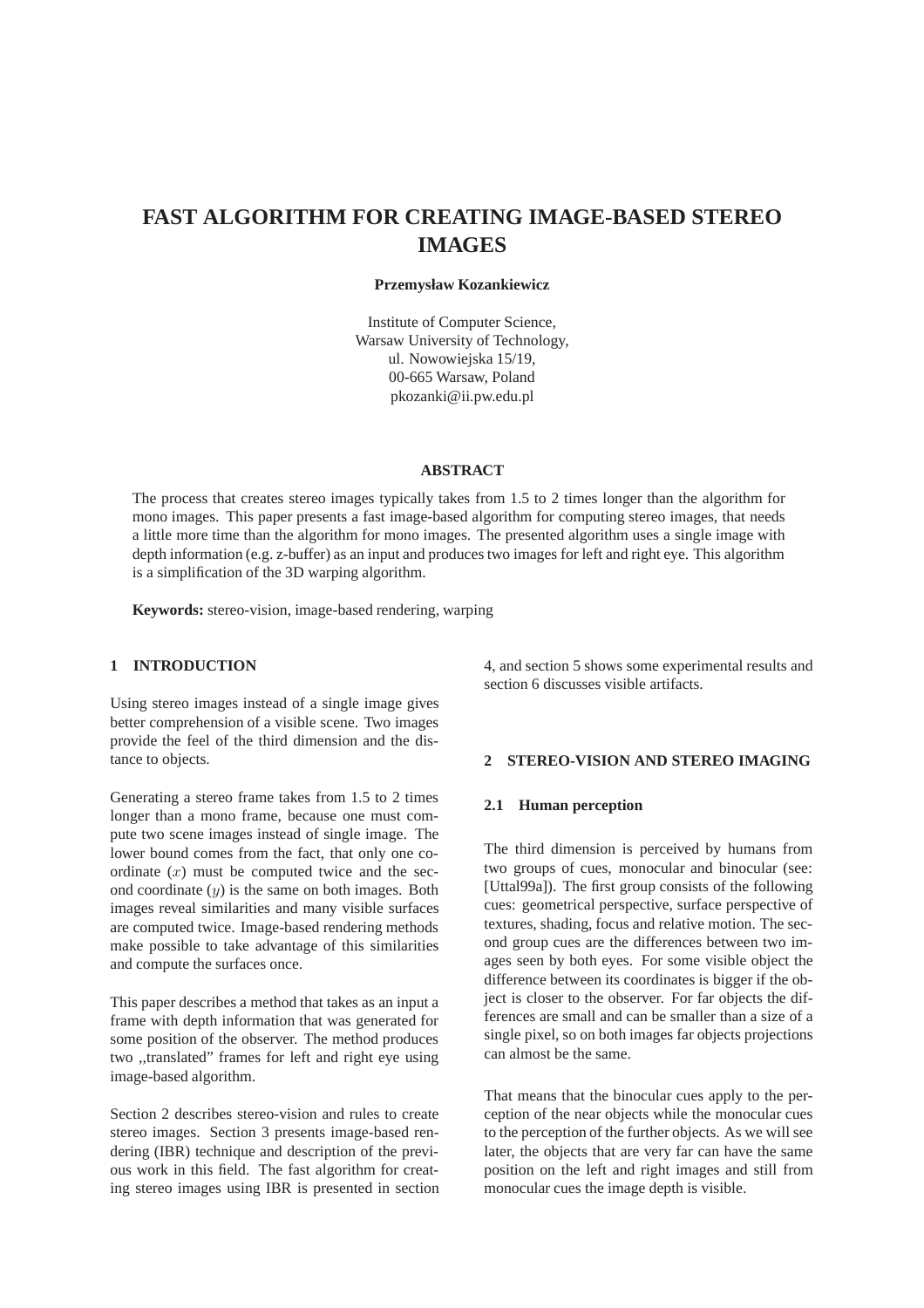#### **2.2 Stereo images**

For perception of the scene depth two images are needed, one for the left and one for the right eye. The first image has to be created for camera positioned in the left eye and the second one in the right eye. Figure 1 shows the positions of the cameras and a plane of projection relatively to the visible object. The plane of projection is common for both images.



Figure 1: The positions of the cameras and the plane of projection.

Consider three images created for three camera positions: the left eye  $(L)$ , the right eye  $(R)$  and in the middle of the segment connecting eyes (O). Consider also 2D points  $K_L$ ,  $K_R$  and  $K_Q$  that are the projections of a single 3D point  $K$  onto these three images (see figure 2).



Figure 2: Projections of a single point for three camera positions (see text).

Assume that the distance between cameras L and O and between cameras R and O is  $e/2$  (e is the distance between eyes). Assume that point  $K_Q$  and its depth value  $z_K$  are known (notice, that the depth values for that point in all images are equal). We have to compute the coordinates of the points K*<sup>L</sup>* and K*R*.

The segment L-R is horizontal, thus  $K_L$ - $K_R$  is horizontal also. That means that  $y$ -coordinates of points  $K_L$ ,  $K_R$  and  $K_Q$  are equal. The distance between  $K_L$ and  $K_R$  is called the stereo parallax of the point  $K$ .

Assume that the distance from cameras to the plane of projection is  $d$  and that  $z_K$  is a depth value of the pixel (the distance of point  $K$  from the plane of projection).  $s_K$ , the distance between  $K_L$  and  $K_O$  (case of  $K_R$ and  $K_Q$  is analogical) can be computed from triangle similarity (figure 3). We obtain:

$$
s_K = \frac{e}{2} \cdot \frac{z_K}{z_K + d}
$$

Since  $s_K$  is a length and we need a distance in pixels  $\Delta_K$ ,  $s_K$  must be divided by w, the distance between the projections of the centers of adjacent pixels. Thus

$$
\Delta_K = \frac{e}{2} \cdot \frac{z_K}{w \cdot (z_K + d)}\tag{1}
$$



Figure 3: Distance between K*<sup>L</sup>* and K*O*.

#### **3 IMAGE-BASED RENDERING**

Image-based rendering allows to reduce computational costs in computer animation. The image-based algorithm takes as an input a single or few images (with depth information) and generates new images for other camera positions.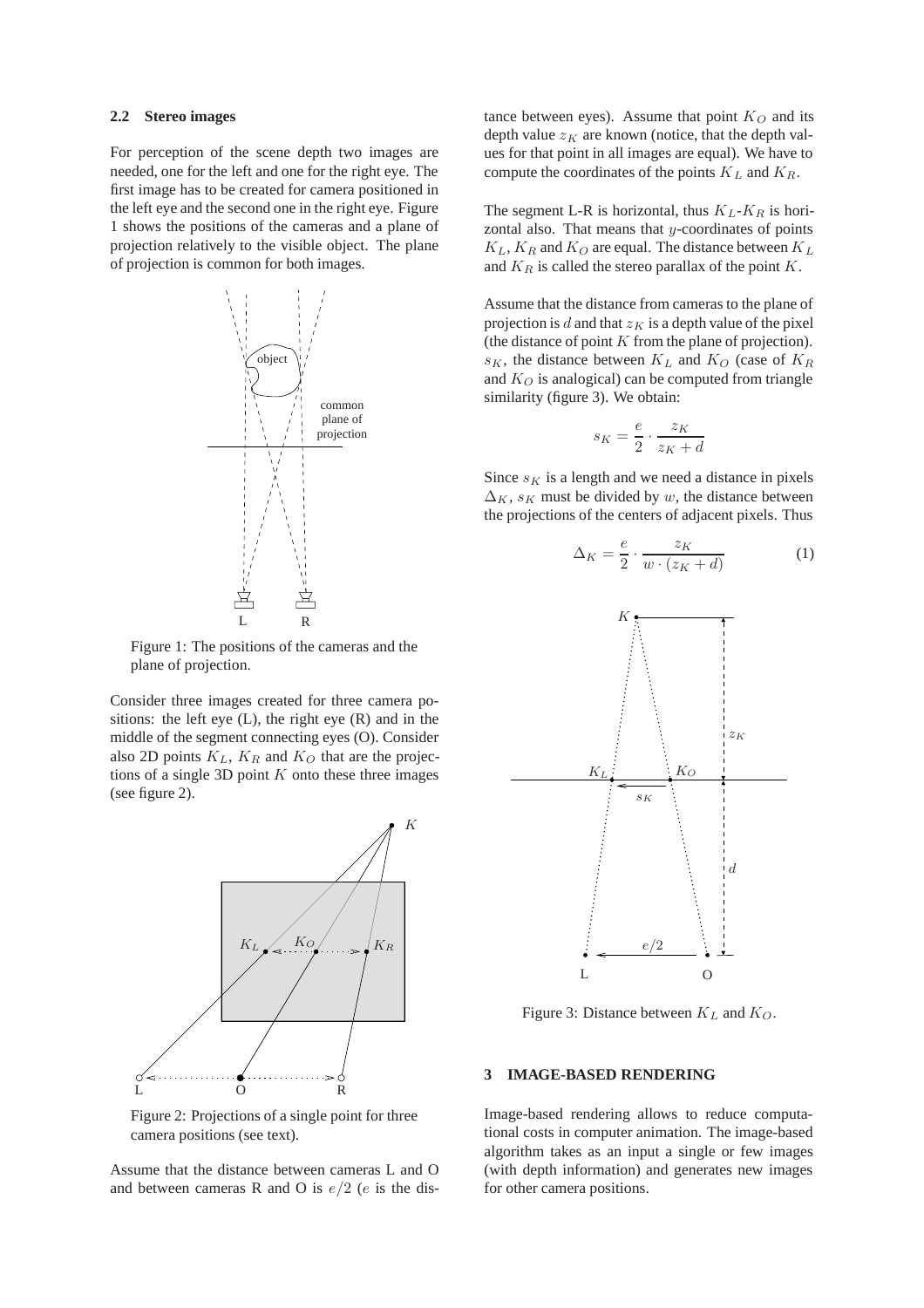Few image-based methods create intermediate representation of the visible scene. The first piece of research, Light-field and Lumigraph, was developed independently by two groups of researchers, Light-field by Levoy and Hanrahan [Levoy96a] and Lumigraph by Gortler *et al.* [Gortl96a]. Light-field/Lumigraph is a 4-dimensional discrete function representing the light incoming and outgoing from a bounded region. Other methods, developed by Shade et *al.* [Shade98a] and Lischinski [Lisch98a], involve building of the Layered Depth Image structure storing subsequent layers of occluded pixels. Unfortunately the preparation time of intermediate structures is significant, so, for example, these methods cannot be used during animations for rendering acceleration.

Other methods render destination frame directly from source frame or frames. These methods are well described in PhD. dissertations of McMillan [McMil97a] and Mark [Mark99a]. In short, the algorithm consists of two turns. In the first one the pixels coordinates are transformed from source frame to the destination frame. This operation consists of affine transformation of vector  $[uz, vz, z]$ , where  $(u, v)$  are source coordinates of the pixel and  $z$  is a depth value of the pixel. In practice, the destination frame is created with one of the following methods: splats [Shade98a] or a mesh. In the first case, each transformed pixel is drawn as a splat on the destination frame, in the second pixels are connected in a mesh and the quadrilaterals of the mesh are filled with the color depending on the neighbour pixels.

The disadvantage of using splats is the possibility of appearance of holes between splats. Fortunately, if the destination pixels are visited in post-processing in a special order, the holes can be filled efficiently (see [Mark99a]).

Few papers address an application of image based rendering in generating stereo images. McMillan and Bishop in [McMil95a] describe a system for headtracked stereoscopic display. They use image warping for computing arbitrary stereo views from a number of stereo images. The goal of their method is to compute new views sufficiently fast so the delay between head movement and image displaying would not be noticeable. Sawhney *et al.* in [Sawhn01a] present an algorithm for computing high resolution stereo images for films. Two high resolution images for a frame are computed from one high resolution image (for one eye) and one low resolution (for the second eye). The algorithm consists of two steps, computation of a disparity map (at a lower resolution) and then high resolution image warping to the view of the second eye.

McAllister in [McAll98a] uses linear morphing to produce stereo image from a single image with bilateral symmetry such as a human face. The needed second input image is produced by a horizontal reflection. The main point of this method is that a linear morphing between matching features on source images produce the correct parallax in the intermediate images.

#### **4 THE ALGORITHM FOR STEREO IMAGES**

In this section I present a method of warping a source image into two images for both eyes. The algorithm consists in two independent image warping operations, first for the left eye and second for the right eye.

As it was stated in section 2.2 the pixels of the source frame are translated only horizontally, thus each row of destination frames can be computed independently.

Consider the transformation of a single row to the left eye camera position. The camera is translated left by the distance  $e/2$ . Each pixel of this row is also translated left, but from the equation (1), the translation distance is bigger if the value of depth component of that pixel is lesser. That implies that the order of the painting of the points should be from right to left, because in this case it would not be necessary to check z-buffer. The pixels with lesser depth values cover the pixels with greater depth value, as illustrated in figure 4. Covered points are marked with gray circles.

If the distance between successive translated pixels is greater than one pixel, then the area between these pixels is filled with the colour of the second pixel (pixel that is on the left in the source image). Figure 5 explains, why the area should be filled with the colour of the second pixel. The source image does not contain information about surfaces in a gray area with question mark. When the camera is moved to the left, the surface containing the second pixel (further surface) ,,emerges" from behind the surface containing the first pixel (surface closer to the camera). Thus if it is assumed that there is no other surface in the gray area and the further surface can be extended.

The algorithm for processing a single row of the image is the following:

```
if left eye then
  \delta_x := -1x_0 := width - 1x_1 := 0else
  { right eye }
  \delta_x := 1x_0 := 0x_1 := width - 1end if
x'_{\text{prev}} := x_0
```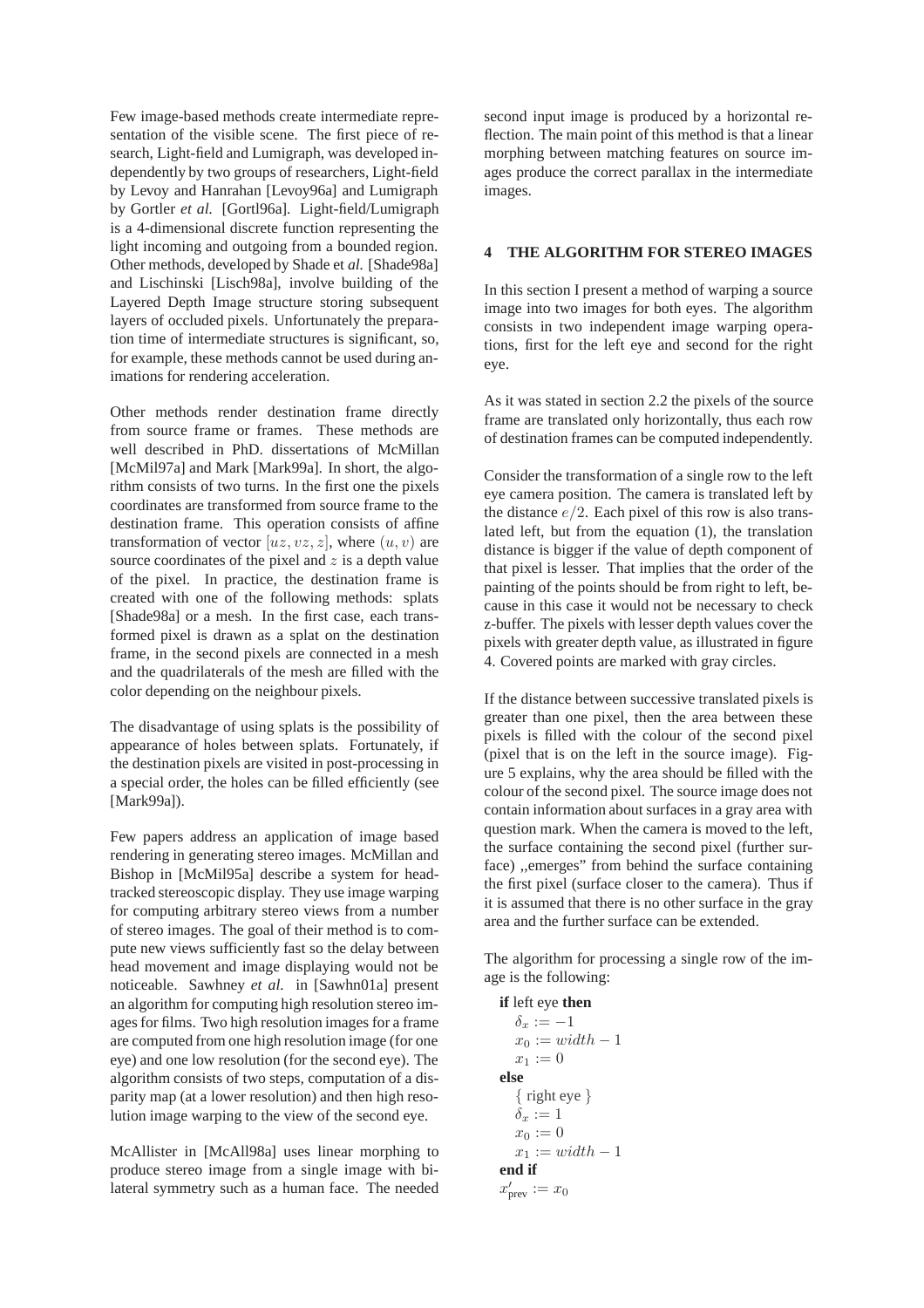

Figure 4: Pixels placements on a source image **(a)** and on an image for the left eye **(b)**. The points that are not visible on a destination image are marked with gray circles.



Figure 5: A hole can appear between the pixels of different visible surfaces.

**for**  $x := x_0$  to  $x_1$  step  $\delta_x$  **do**  $x' :=$  new coordinate from the equation (1) paint the pixel  $x'$  with the colour from the source image from pixel  $x$ **if**  $(x' - x'_{\text{prev}}) \cdot \delta_x > 1$  **then**  $\{$  the area between  $x'$  and  $x$  is filled in order to remove holes between pixels *}* **for**  $p := x'_{\text{prev}} + \delta_x$ to  $x' - \delta_x$  step  $\delta_x$  **do** paint the pixel  $p$  with the colour from the source image from pixel  $x$ **end for end if**  $x'_{\text{prev}} := x'$ **end for**

**REMARK:** The condition  $(x' - x'_{\text{prev}}) \cdot \delta_x > 1$ means that the distance between  $x'$  and  $x'_{\text{prev}}$  is greater than one pixel and that, for the left eye image,  $x'_{\text{prev}}$  is to the right of  $x'$ . Thus that area should be filled according to the rule described earlier.

# **5 EXPERIMENTAL RESULTS**

In this section I show some experimental results of the presented algorithm. Each figure consists of two images for left and right eye and can be viewed by looking in parallel on it.

Figure 6 shows a scene with a sailing boat. The source frame was generated using OpenGL. The surface of the water was textured for better visibility of the scene depth. The scene is pretty simple and the OpenGL rendering was accelerated by hardware, thus the warping algorithm worked longer than OpenGL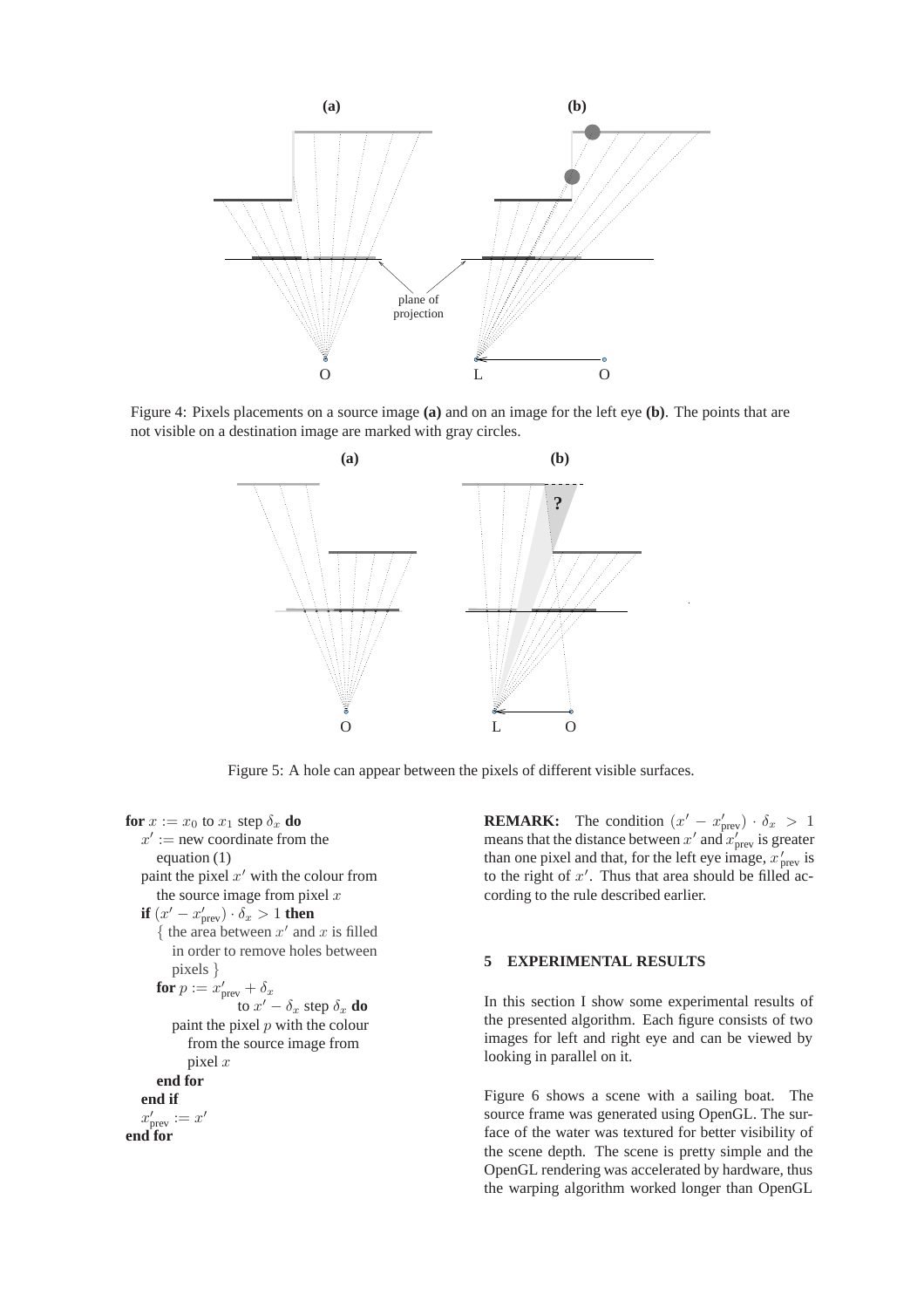rendering. But if the scene had been more complex or if the warping algorithm had been implemented in the hardware it would have been much faster.

Figure 7 presents a ball laying on a checker floor. The source frame was generated with a ray-tracing method by a modified version of the Rayshade that was able to save the z-buffer to the external file. Both the ball and the floor are reflective. In the image there are three areas of light reflection: reflection of the ball in the floor, reflection of the checker in the ball and reflection of a light source in the ball. In reality, the reflections on both images should be placed differently. But the ball has big curvature and the distance between eyes is small. Thus the reflection positions on the ball on both images are considerably close to each other. The reflection on the floor is incorrect. The reflection is transformed together with the floor pixels and it looks as the reflection was painted on the floor.

Unfortunately it is not possible to take into account a proper computation of reflection position because image-based rendering methods can transform the pixels from the source frame. These pixels do not contain information about parts of the colour that comes from reflections and directly from the surface.

Figure 8 shows cylinders partially occluded by themselves. The source frame was generated with the raytracing method. There are visible artifacts behind the nearest cylinder consisting in that the pixels of the occluded floor and further cylinders are stretched horizontally. These artifacts are caused by the fact that there is no information in the source frame about the non-visible area behind that cylinder. These artifacts are visible because the texturing of that area differs from the texturing of the floor or of the cylinders (if the colour of these objects had been more uniform the artifacts would have been harder to notice). These artifacts does not disturb the observation of the depth of the scene.

The approximate time of an execution of the algorithm for image from the figure 8 is the following (CPU: Intel Celeron 450MHz, resolution of images: 320*×*200): source ray-traced frame 4.5s, both warped frames 0.35s. The time of the ray-traycing depends directly on the complexity of the scene and on the contrary the time of the warping algorithm is independent of the scene complexity. Thus in the case of more complex scenes the efficiency gain is bigger.

# **6 ARTIFACTS**

This section describes proposed methods of getting along with the following artifacts: texture artifacts in "holes" between pixels and specular reflections.

Hole filling method in the presented algorithm extends the surface that is farther from observer, but unfortunately this introduce artifacts on the texture. If source frame was computed with ray-tracing it is possible to fill the holes by recomputing their pixels with ray-tracing, but such algorithm would be slower than the algorithm described above. The possible solution to this problem is to use two pass algorithm instead of a single pass one. The first pass is similar to the whole described algorithm, but the space between the pixels is not filled. In the second pass these pixels are filled with the color blended from the left or right neighbours of that pixel, similarly as described by Mark in [Mark99a]. This modification may only slightly elongate the processing time.

There are two problems with the specular reflections. The first one is the following. When the camera moves the reflection moves on the object surface. If the input of the algorithm is only an image with depth information it is not possible to determine which components of the pixel colour come from direct light and which from reflections. Fortunately, if the source image was rendered with ray-tracing it might be possible to change the ray-tracing algorithm to gather independently the direct and reflected light.

The second problem is to compute the proper reflection placement. In the case of planar reflections one may notice that the reflection move also horizontally like the surface directly visible. The distance of this translation depends on the sum of the distances between the observer and the reflecting surface and between the reflecting and reflected surfaces. Unfortunately the reflections from non-planar surfaces cannot be computed in this way, because they can move also vertically. This problem should be solved in the future.

#### **7 CONCLUSION**

This paper presented a fast 3D image warping algorithm for stereoscopic viewing. High efficiency comes from the fact that the camera position is allowed to change only horizontally relative to the image and that the plane of projection is invariable. Thus the algorithm can be a simplified version of the warping algorithm that was previously described in the literature.

If we are not considering the pixels of the filled holes, the resulting images contain objects with correct geometry visible in perspective view (after a camera translation). Similarly like in other IBR methods the holes may not be filled correctly, because there is no information in the source image about invisible surfaces.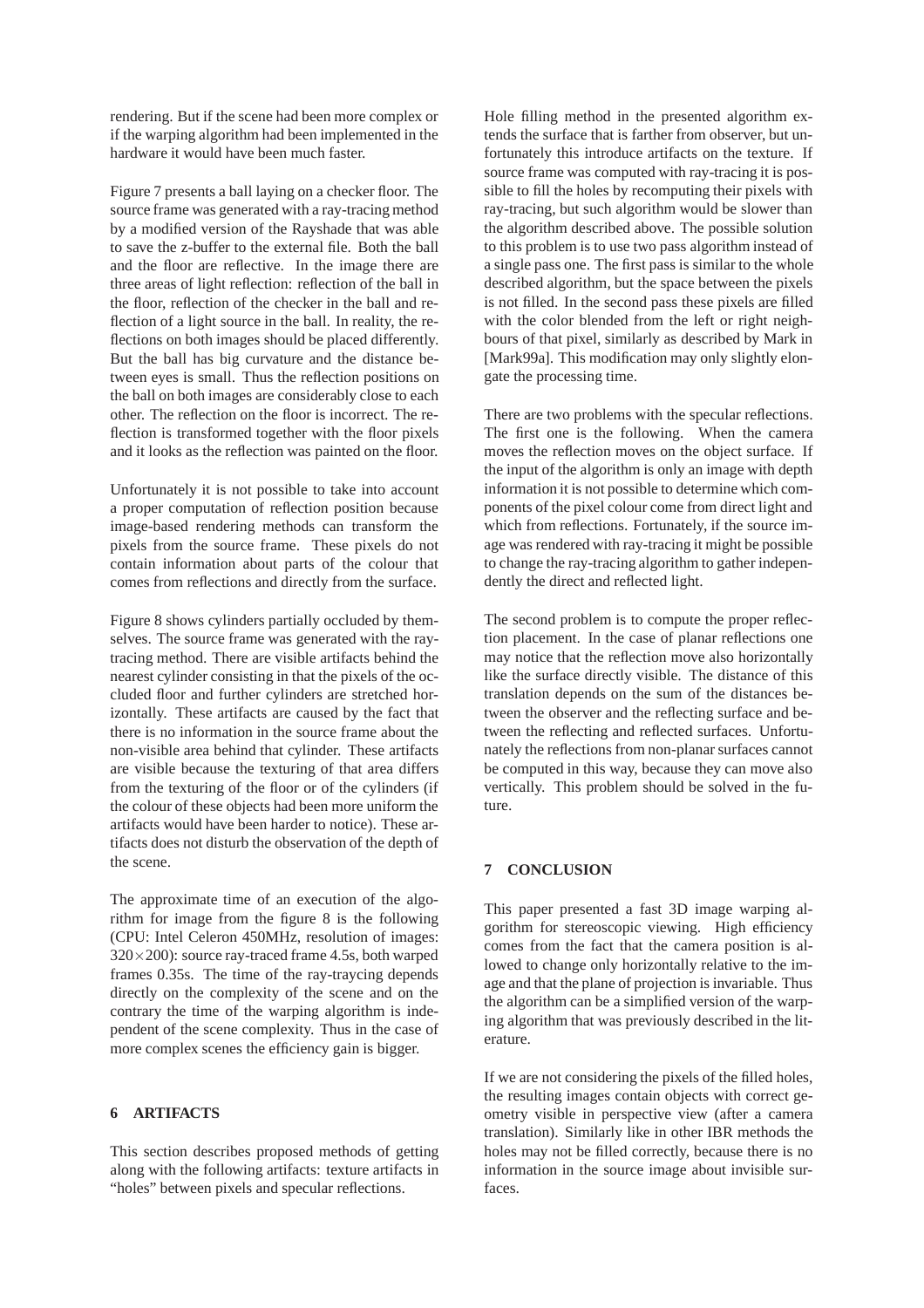Because the process of generating of the stereo images involves a computation of a source frame with the original algorithm the time gain is at most 50% of the original computation minus the time of processing of presented algorithm. In the case of ray-tracing the gain is just almost 50%.

The described method can be applied in order to accelerate generating of the stereo animations, if the time of generation of the single animation frame is big (at least twice as the time of the presented algorithm). It is especially easy to apply this algorithm as a post-processing to ray-tracing or OpenGL rendering, because these methods generate the z-buffer by themselves.

The advantages of the presented method are the following: simplicity and speed that do not depend on the scene complexity.

All camera parameters need not to be known. It is sufficient to know only the resolution of images, horizontal angle of view and the distance from the camera to the plane of projection.

It is easy to parallelise the algorithm since each row of the image can be computed independently.

## **REFERENCES**

- [Gortl96a] Gortler, S.J., Grzeszczuk, R., Szeliski, R. and Cohen, M.F.: The Lumigraph, *SIG-GRAPH 96 Conference Proceedings,* pp. 43– 54, 1996
- [Levoy96a] Levoy, M. and Hanrahan, P.: Light field rendering, *SIGGRAPH 96 Conference Proceedings,* pp. 31–42, 1996
- [Lisch98a] Lischinski, D. and Rappoport, A.: Imagebased rendering for non-diffuse syntetic scenes, *Proceedings of Eurographics Rendering Workshop '98,* pp. 301–314, 1998
- [Mark99a] Mark, W.R.: Post-Rendering 3D Warping: Visibility, Reconstruction and Performance for Depth-Image Warping, *Ph.D. thesis,* 1999
- [McAll98a] McAllister, D.F.: Stereo Pairs From Linear Morphing, *Stereoscopic Displays and Virtual Reality Systems IX, IS&T/SPIE Electronic Imaging '98 Proceedings,* 1998
- [McMil95a] McMillan, L. and Bishop, G.: Headtracked stereoscopic display using image warping, *Stereoscopic Displays and Virtual Reality Systems II, SPIE Proceedings 2409,* 1995
- [McMil97a] McMillan, L.: An Image-Based Approach to 3D Computer Graphics, *Ph.D. thesis,* 1997
- [Sawhn01a] Sawhney, H.S., Guo, J., Hanna, K., Kumar, R., Adkins, S. and Zhou, S.: Hybrid Stereo Camera: An IBR Approach for Synthesis of Very High Resolution Stereoscopic Image Sequences, *SIGGRAPH 2001 Conference Proceedings,* 2001
- [Shade98a] Shade, J.W., Gortler, S.J., He, L. and Szeliski, R.: Layered depth images, *SIG-GRAPH 98 Conference Proceedings,* pp. 231– 242, 1998
- [Uttal99a] Uttal, W.M., Kakarala, R., Dayanand, S., Shephers, T., Kalki, J., Lunkis, C.F. and Liu, N.: Computational Modeling of Vision, *Marcel Dekker, Inc,* 1999